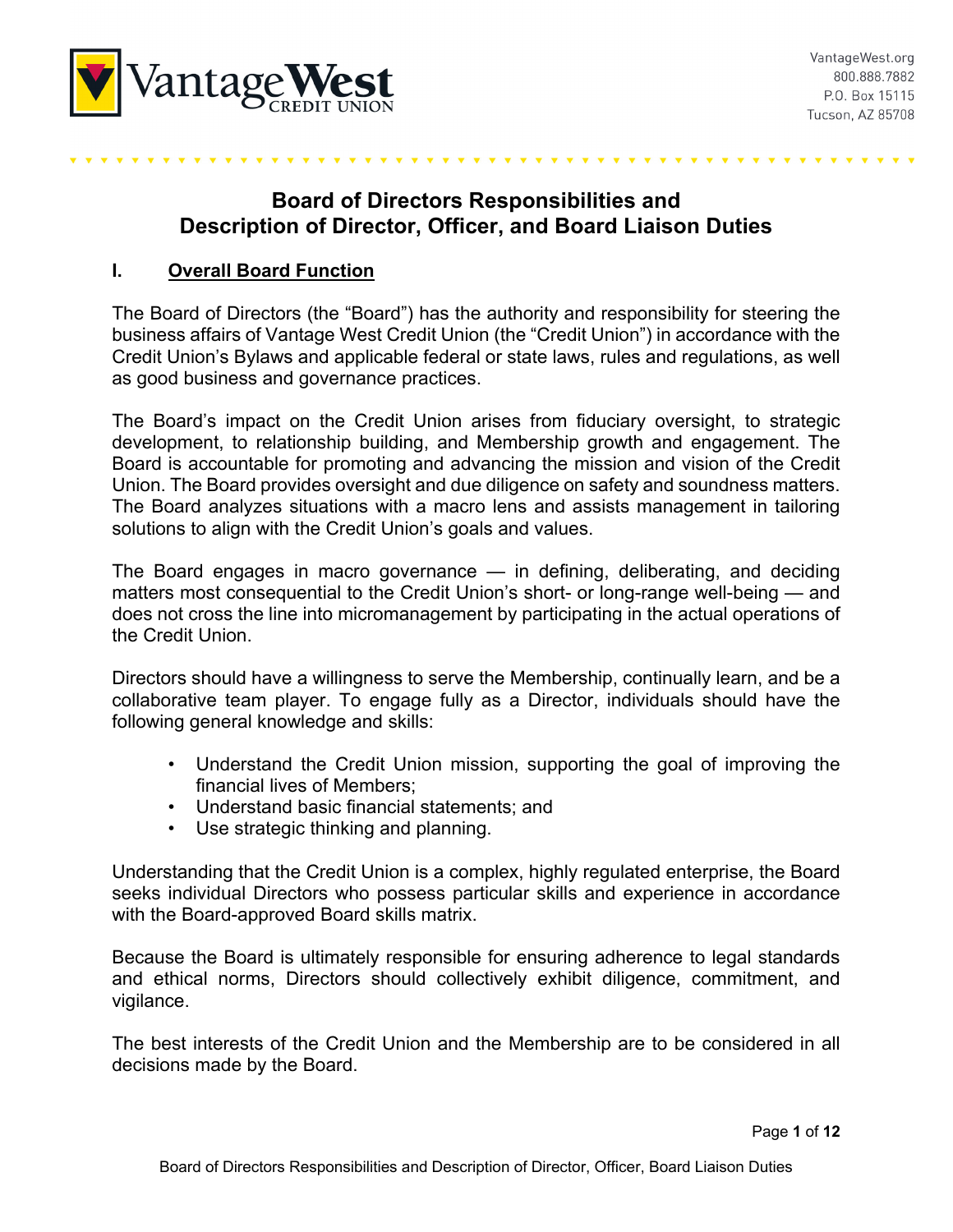# **II. Board Responsibilities**

The Board uses good governance as a leadership model to conduct its responsibilities. This requires preparing for Board meetings and active meeting participation by asking probing questions. Instead of solely focusing on the immediate, short-term considerations — such as whether or not the budget is balanced — the Board should think deeper, and, instead ask about whether the budget reflects the Credit Union's priorities and advances the mission.

The Board sets the direction of and controls the mission and vision of the Credit Union. The Board is guided by the needs of the Membership, Credit Union philosophy, financial and industry trends, local, state and National economic conditions, and the requirements of all applicable laws and regulations.

The Board's primary responsibilities to the Credit Union and the Membership are to:

- Establish and be accountable for the mission, values, and vision.
- Develop and monitor a long-range strategic plan and annual work plans
	- $\circ$  Approve the enterprise-wide risk appetite framework, including the risk appetite statement and risk tolerances.
- $\cdot$  Be innovative and creative forward and generative thinkers.<sup>1</sup>
- Establish and monitor policies.
- Oversee and monitor financial and reputational risk
	- o Ensure the Credit Union maintains a sound financial condition; and
	- $\circ$  Approve an annual budget(s) and assess financial performance against the budget(s).
- Keep communication open and educate Members on services
	- $\circ$  Report to the Members at the Annual Membership Meeting about Credit Union conditions, accomplishments in service, projects, and changes.
- Annually review the Chief Executive Officer's performance, including progress in achieving goals and objectives and the succession plan.
- Engage and participate
	- o Assess performance as a Board and as individual Directors;
	- o Review agenda and supporting materials prior to Board and committee meetings; and
	- o Encourage each other to be strategic.

<sup>&</sup>lt;sup>1</sup> Forward Thinking or Generative Thinking:

Generate a large quantity of ideas to solve a single problem without judgment of the ideas until all the ideas have been posted.

Generate a variety of ideas outside of logical, already established approaches.

Generate focused and detailed improvement of one idea or solution.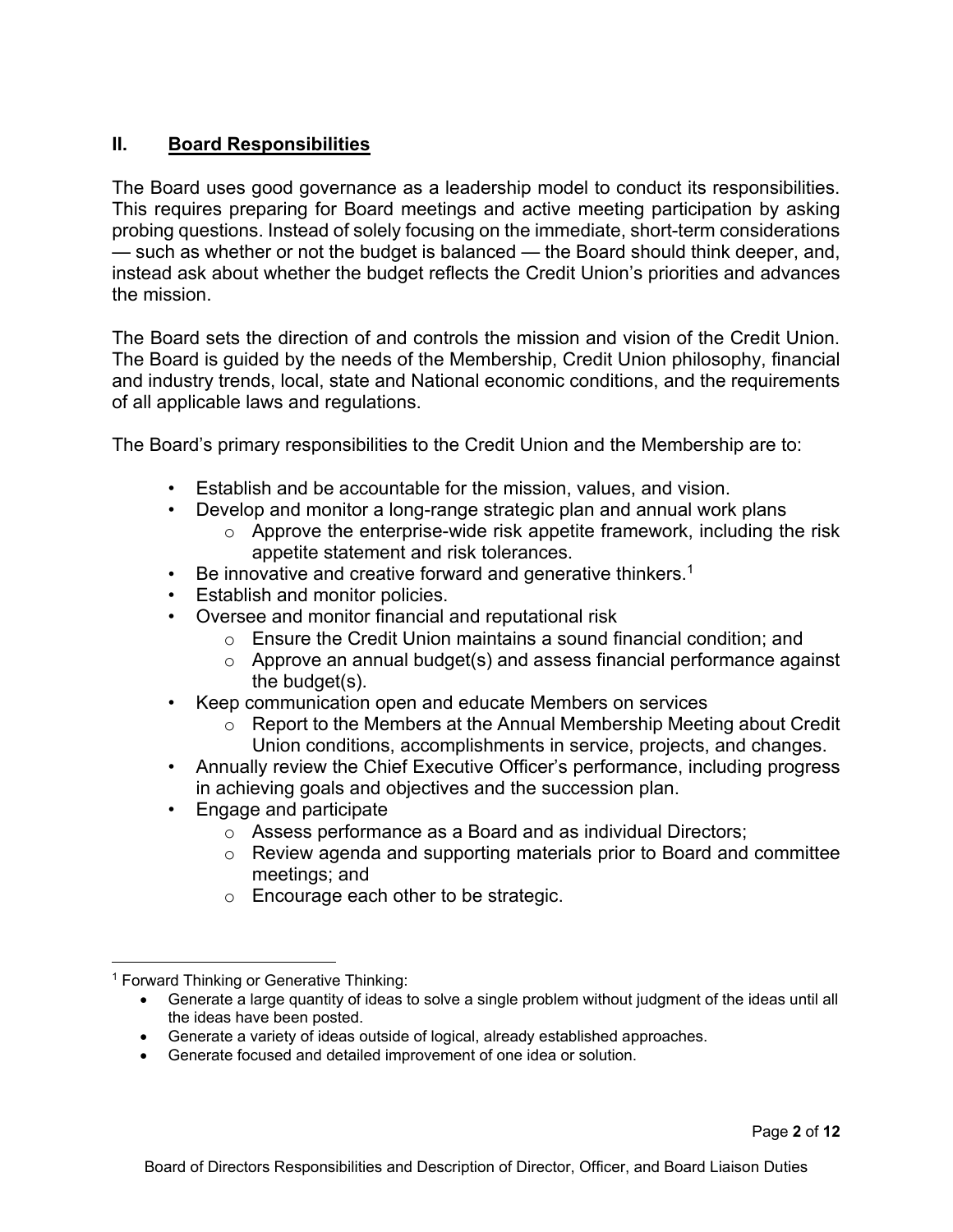*Plans and Policies***:** Sound, ethical, and legal governance, risk management, and financial management plans and policies and ensuring the Credit Union has adequate resources to advance its purpose are the Board's *major tools* for steering the business affairs of the Credit Union. The Board oversees the development of, and is responsible for adopting, plans and policies, including any revisions, as necessary. The Chief Executive Officer, with input from Credit Union staff leadership, recommends new, and changes to existing, plans and policies for Board consideration. The Chief Executive Officer is charged with the implementation of the plans and policies adopted by the Board.

*Strategic Plan*: The strategic plan of the Credit Union defines the goals and the roadmap to success for the Credit Union. The strategic planning process charts a future course and then drives the future actions of the Credit Union. The strategic plan informs the Board's structure and alignment with committees and task forces with strategic objectives and shapes their work, timetables, and checkpoints. The Board should work in collaboration with the Chief Executive Officer and other Credit Union staff leadership to develop a plan that reflects the shared Board and staff vision of the Credit Union's mission and priorities.

Long- and short-range planning and regular review of these plans are necessary to address the long-term future of the Credit Union. The long-range strategic plan should actively pursue the long-term interest of the Credit Union and the Membership for its vision 10 years or more into the future. The short-range plans should actively support the longrange plan and vision by addressing the long-term objectives over a shorter time period (such as 3-5 years).

Both long- and short-range planning should include the following:

- Review and update the mission and vision statements;
- Conduct an Environmental Scan identify strengths, weaknesses, opportunities, and threats;
- Determine the amount and type of risk that the Credit Union is willing to take in order to meet its strategic objectives;
- Set major goals;
- Create strategies for achieving goals;
- Align resources with the strategies;
- Identify action items for implementation; and
- Determine how progress is tracked and results evaluated.

*Policies*: The Board is responsible for the setting of governance level policies of the Credit Union. Governance level policies are those that are generally required by regulation, reflect best practice in financial services, and are deemed to be of critical subject matter for the protection of the Credit Union and the Membership. Policies are necessary to provide uniform direction on a given topic, accomplish time saving, and limit or control risk. All governance policies should be reviewed annually to ensure they remain relevant. All governance policies should be documented in writing and communicated to relevant stakeholders accordingly.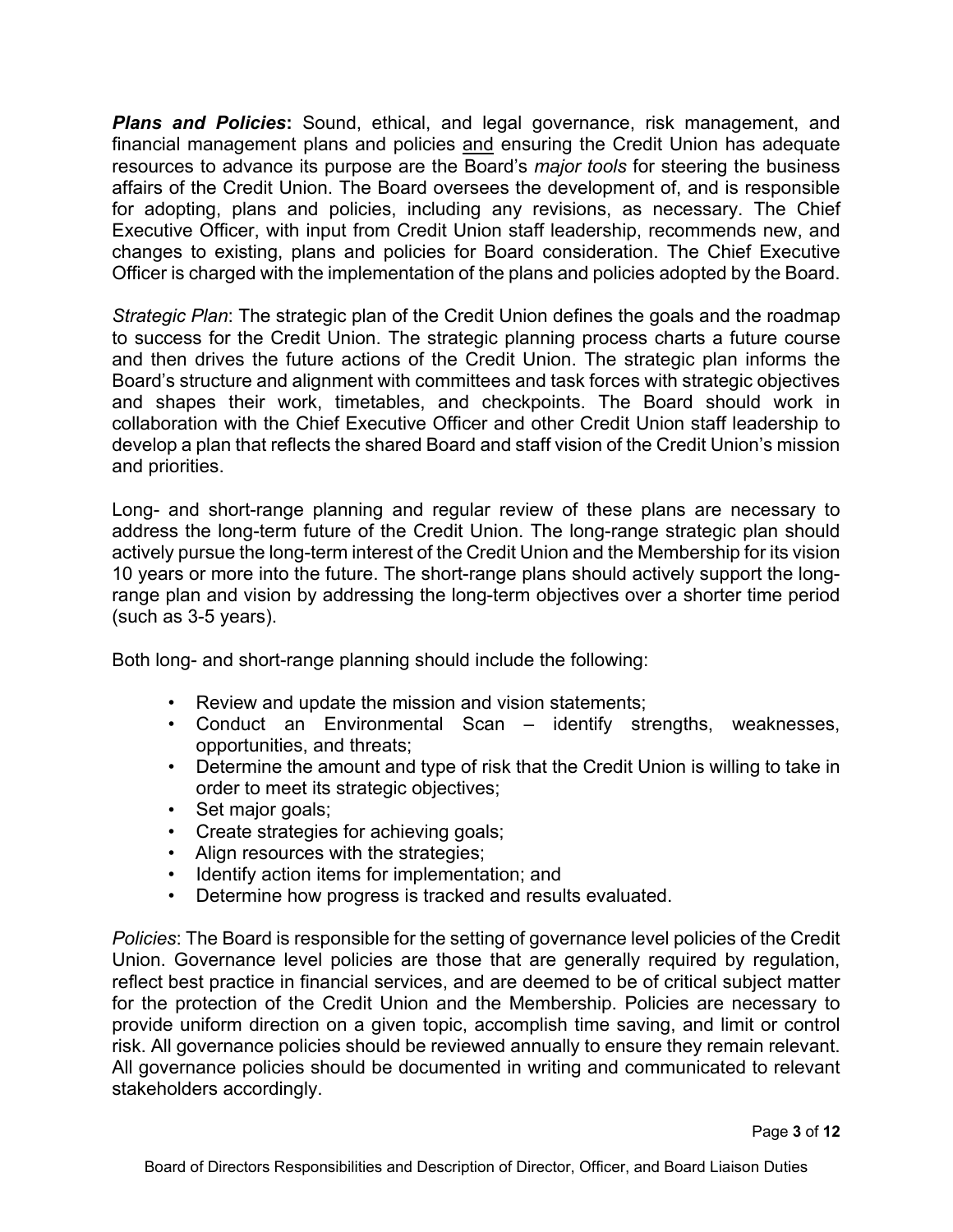Subject to Board meeting frequency requirements set forth in the Bylaws, the Board meets at least monthly to review the Credit Union's operations, implementation of policies, and plans for the future. The Board regularly reviews progress in achieving goals and objectives. In essence, the Board is fulfilling its fiduciary, strategic, and generative duties.

### *Specific Board Duties***:**

- Work with the Chief Executive Officer to develop objectives and goals for the Credit Union, including strategic plans supporting the long-range goals.
- Ensure the Credit Union adheres to applicable laws, regulations, the Credit Union's Bylaws, and sound business practices.
- Review Bylaws at least once a year and update as necessary.
- Ensure that Credit Union management maintains sound financial conditions and safeguards the Credit Union's assets against unauthorized or illegal acts.
- Annually approve the Credit Union budget and monitor actual financial conditions against the approved budget.
- Establish Board-level policies governing the operations of the Credit Union; review Board-level policies at least once a year and update as necessary.
- Define the scope of the Chief Executive Officer's duties, hire a qualified executive to fill the position, and review his/her progress in attaining goals and objectives regularly through a coordinated annual or bi-annual review process; establish the compensation and construct a succession plan for the Chief Executive Officer.
- Ensure that management evaluates and establishes effective space planning and facility locations for Credit Union operations, approving material aspects thereof as individual programs or initiatives or through the annual capital budget process.
- Approve a business continuity plan for the Credit Union.
- Review and approve liability insurance for the Credit Union.
- Attend Board meetings and exercise independent judgment in decisionmaking.
- Report to the Membership at the Annual Membership Meeting.
- Recruit new Directors in accordance with the then-approved Board skills matrix; recognize, nurture, and provide opportunities for development and leadership growth to new and existing Directors.

#### *Financial Oversight***:**

An effective Director needs to understand the Credit Union's financial statements. Familiarity with the balance sheet and operating statement is essential in understanding Credit Union performance.

The balance sheet summarizes the Credit Union's financial condition or health. It is the net accumulation of all income and expenses over the life of the Credit Union as of a period in time. The operating statement shows the Credit Union's income and expenses – income and expenses – for a given period, usually monthly. Some operating statements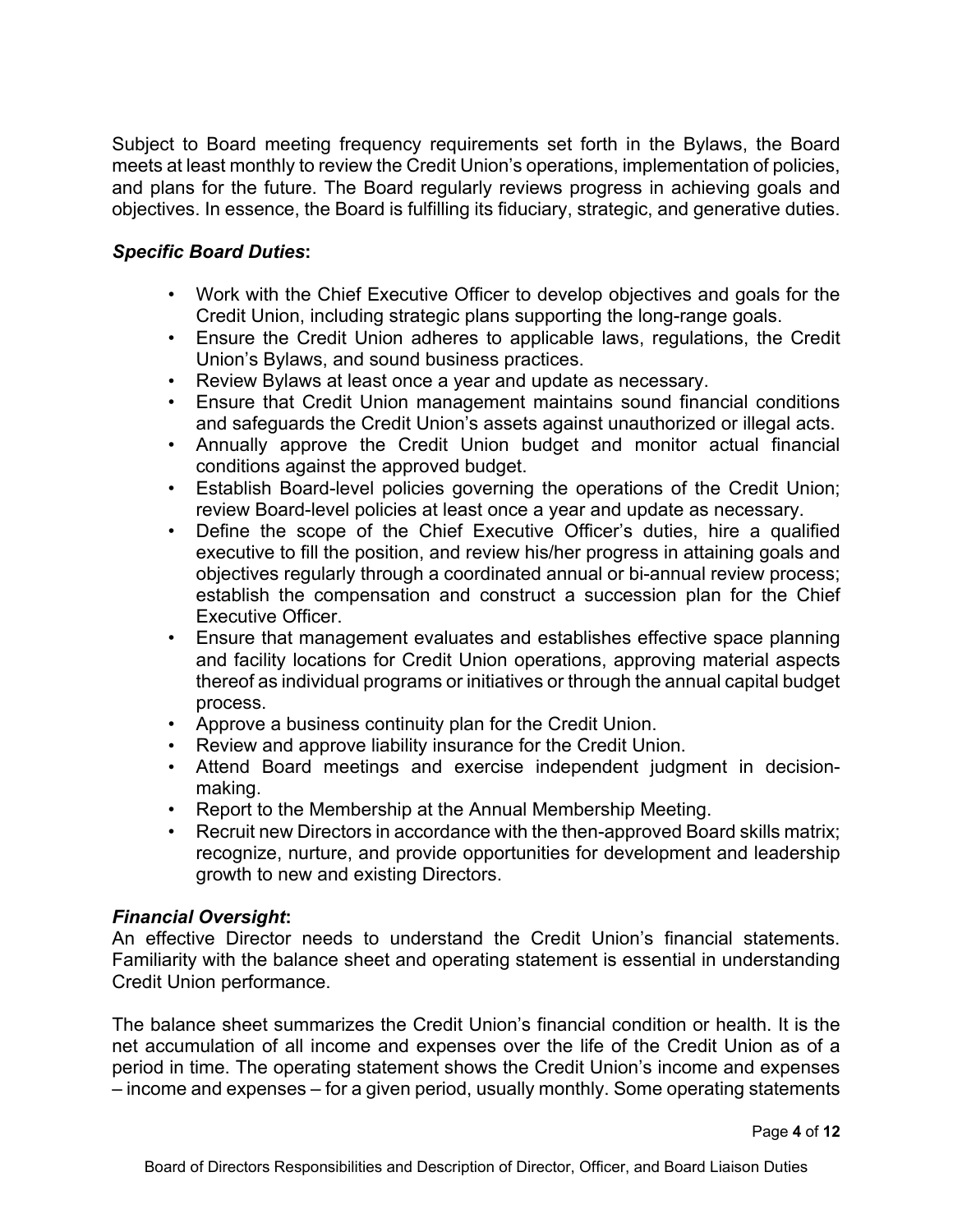include cumulative year-to-date figures and year-to-date budget figures and other comparisons to get a better view of how things are progressing.

*Financial Ratios*: Understanding the financial position of the Credit Union through financial ratios is an effective way to assess the Credit Union's health and stability, identify trends, and spot problems. Regulators set guidelines that the Credit Union follows to assist the Credit Union to judge its performance to enhance the safeguarding of its financial condition.

#### *Internal Control Framework***:**

Setting the Credit Union's enterprise-wide control environment is a critical element to be overseen by the Board. The internal control framework is the systems, policies, procedures, and processes effected by the Board, management, and other personnel to safeguard Credit Union assets, limit or control risks, and achieve the objectives and goals of the Credit Union. Any weaknesses identified by the Chief Executive Officer, EVP Chief Legal and Risk Officer, EVP Chief Financial Officer, or Chief Audit Executive, or in audits or risk assessments, should be addressed, communicated, and corrected. General internal controls include areas such as:

- Organizational and committee structure;
- Delegated lines of authority and responsibility;
- Segregation of duties;
- Human resources practices;
- Business ethics;
- Communication and monitoring activities; and
- Oversight role undertaken by the Board to ensure risk levels are compatible with objectives and goals.

#### *Committees and Board Liaisons***:**

The Board has established various Board committees to assist in discharging its duties. Board committees include a Corporate Governance Committee and an Executive Committee. To clearly communicate committee functions and goals and to be able to follow their progress, the Board has adopted a written charter for each of the Board committees consistent with the following:

- The Corporate Governance Committee provides oversight of the corporate governance affairs of the Board and the Credit Union consistent with the long-term best interests of the Credit Union and the Membership. The Corporate Governance Committee is responsible for overseeing the development, implementation, and maintenance of, and approving and/or obtaining Board approval for, the Credit Union's corporate governance framework and related processes and practices.
- The Executive Committee assists the Board in handling matters that, in the opinion of the Board Chairperson, should not be postponed until the next regular meeting of the Board.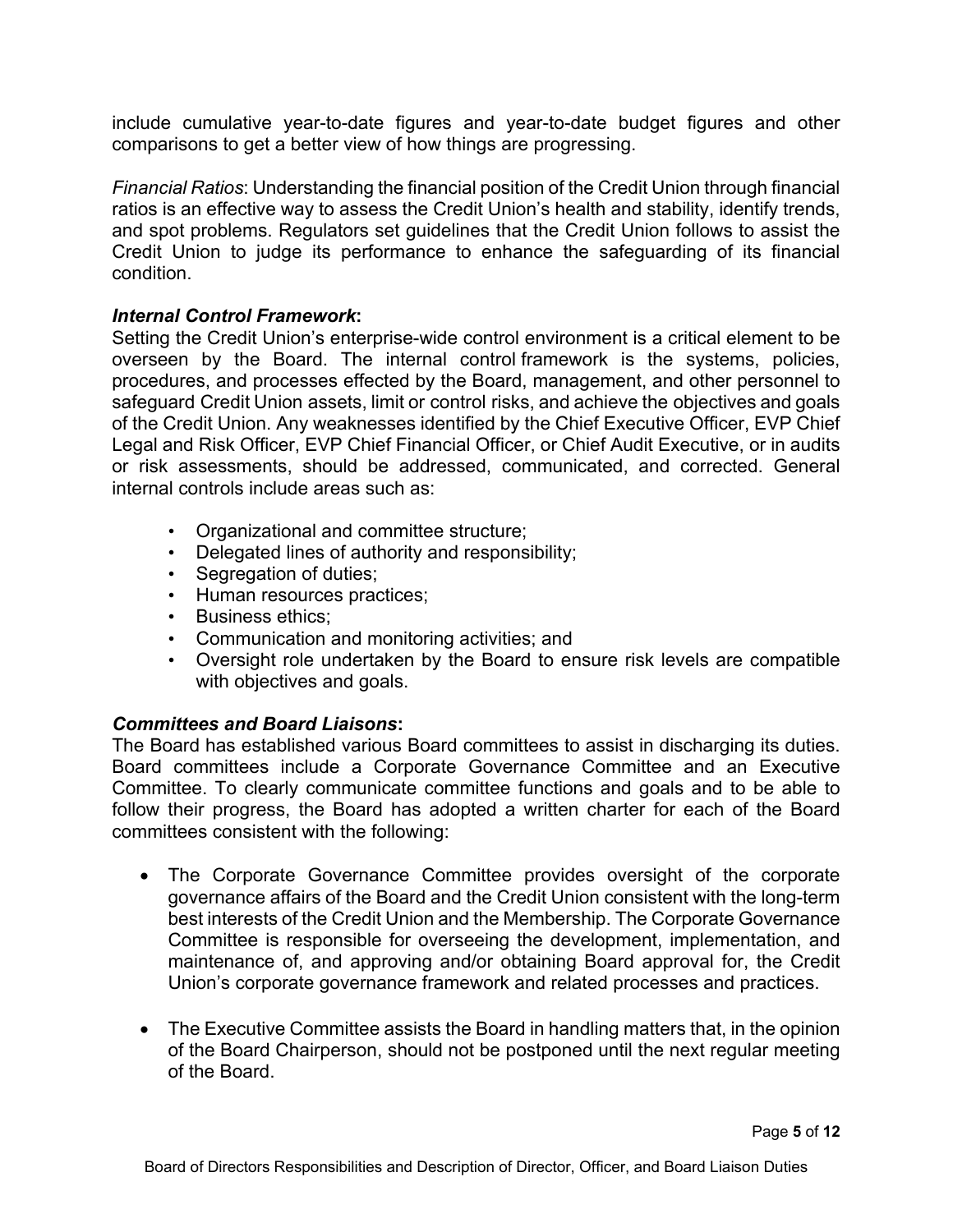If a Board committee brings forth a recommendation for Board review and approval, each Director must judge whether the recommendation is sound and fits the Credit Union's mission and plan.

# *Orientation and Training Program***:**

The Board is responsible for developing, maintaining, and participating in an orientation and training program to ensure quality transition and education for all new incoming Directors and to assist new and incumbent Directors in developing and maintaining skills necessary or appropriate for the performance of their Board responsibilities.

# **III. Board Communications**

Facilitating communication among Directors and between Directors and the Chief Executive Officer is essential for the Board to fulfill its responsibilities. Monthly Board meetings are foundational in providing a forum for this communication.

### *Board Meetings***:**

Each month<sup>2</sup> a meeting should be held by the Board with the Chief Executive Officer and invited pertinent members of the staff. During monthly Board meetings, Directors are kept informed of operations of the Credit Union and the financial progress and health of the Credit Union. The monthly Board meeting also provides a venue for reports from Board Liaisons and committees, such as the Supervisory Committee, the Corporate Governance Committee, and the Executive Committee. Other items that are addressed at monthly Board meetings include:

- Policy changes;
- Audit reports; and
- Chief Executive Officer reports, strategic developments, and performance.

Advanced information regarding the Board meeting will be available to each Director/invitee. Each Director should review all materials prior to attending the meeting. The following items should be provided in preparation of the meeting:

- Agenda;
- Minutes of the previous meeting;
- Financial reports;
- Committee reports;
- Chief Executive Officer and other staff reports; and
- Additional pertinent information for discussion/decision-making.

#### *Minutes***:**

A record of each Board meeting will be taken to document every motion or official action taken by the Board. Minutes communicate to absent Directors, the Membership, and

<sup>2</sup> Pursuant to Section 6.6.1 of the Bylaws, the Board is only required to "have at least ten (10) regular meetings during each calendar year in ten (10) different months."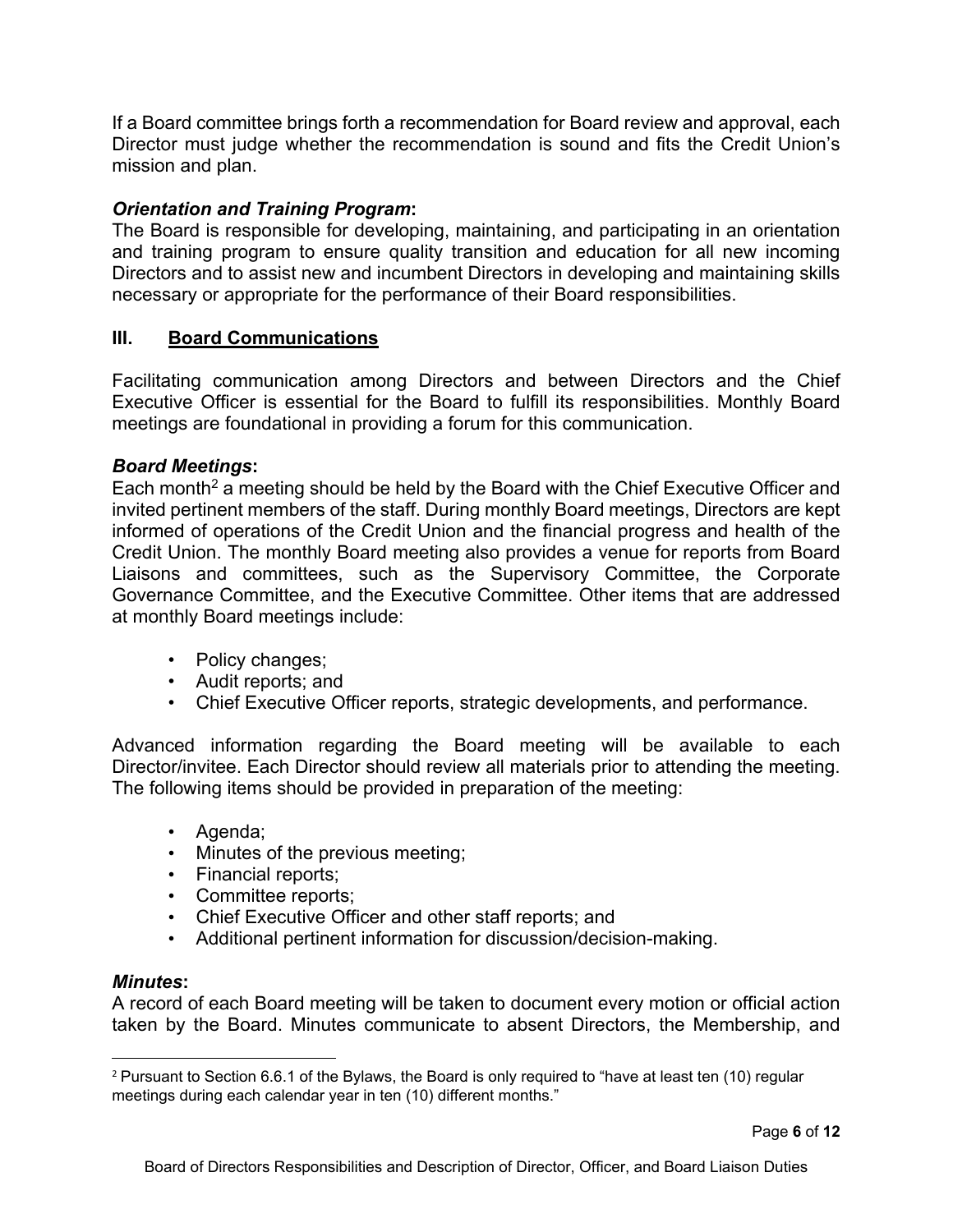regulatory bodies the work, oversight, and fiduciary actions of the Board. Minutes are official documents and must be complete and accurate. Minutes are part of the corporate records of the Credit Union. Minutes document any policy changes and evidence that the Board has followed legal and regulatory requirements. The Board must take action to approve minutes from previous meetings for accuracy and completeness. Once approved by the Board, meeting minutes are forwarded to the regulators on a routine basis.

#### *Electronic Communications***:**

The Board should limit electronic communications among Directors. Electronic communications could be considered meetings when all Directors are participating and the topics addressed are substantive. However, when the requirements for taking action without a physical or telephonic meeting are not followed, the Board may be operating without authority.

The Board should adhere to the following guidelines when using electronic communications:

1. Directors should initiate communications to the entire Board when addressing non-substantive matters, such as administrative matters or providing an update on action items undertaken by them.

a. The Board should refrain from extensive responses to these types of communications to avoid converting a non-substantive communication to a substantive communication.

b. These communications should be informative, and not an expression of opinion or invite discussion.

2. Directors should initiate communications to the Board Chairperson when addressing substantive matters to allow the Board Chairperson to initiate communication to the entire Board in accordance with the recommendations set forth in Section 4 below and/or when there is any uncertainty about whether the communications are substantive or non-substantive.

3. Use of electronic communications for discussion of substantive matters should be limited to circumstances when a physical, telephonic or video meeting cannot be conducted to resolve an urgent matter.

4. If substantive matters are to be addressed through electronic communications, the following procedures are recommended:

a. The Board Chairperson should initiate the communication to the entire Board to satisfy the requirement that the Chairperson has authority to call meetings.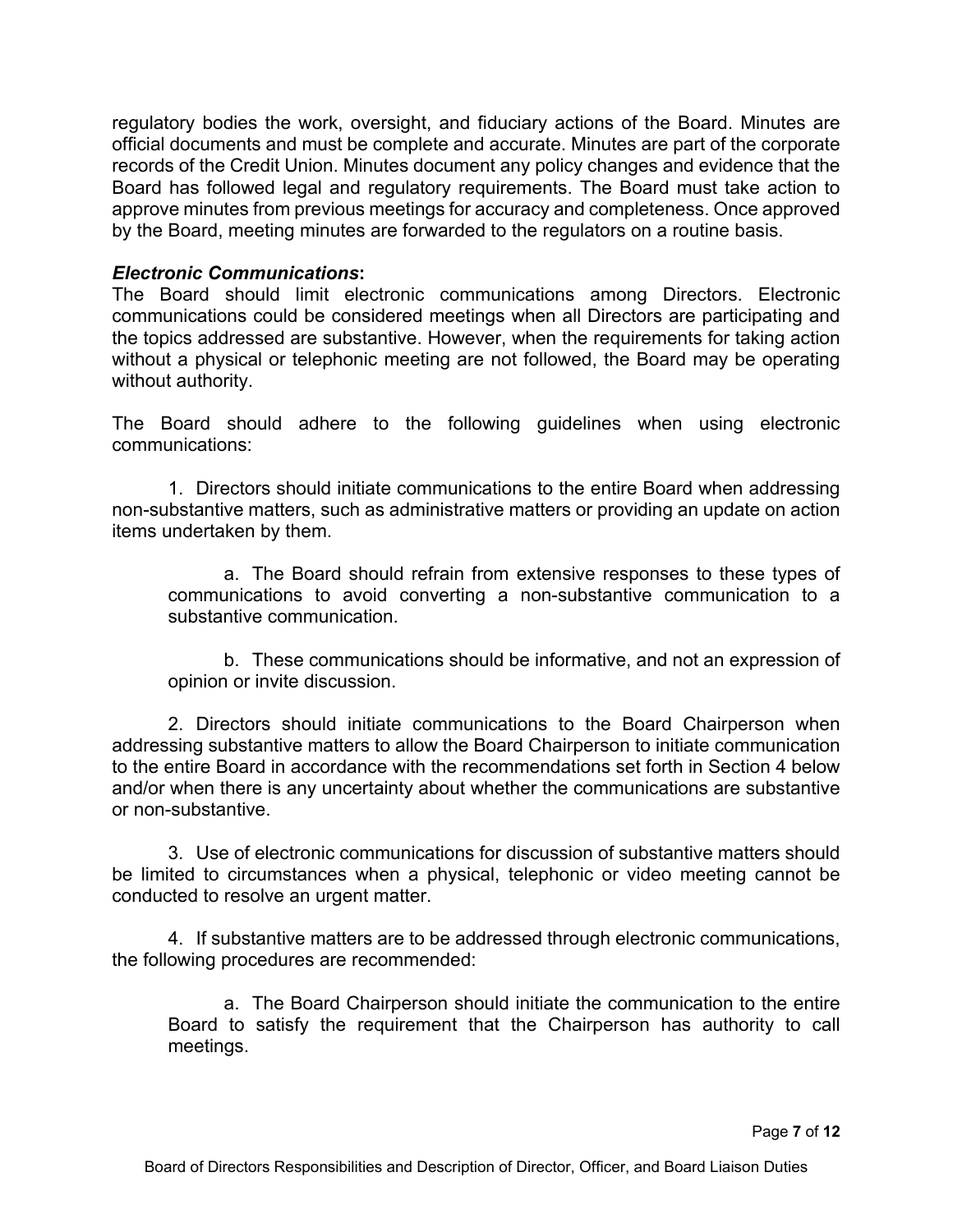b. The communication should be sent to all Directors and state (i) the substantive matter to be decided, (ii) action to be taken, and (iii) the date and time by which a Director must respond.

c. All Directors should be encouraged to respond openly to the matter and to provide constructive dialog.

d. If action is to be taken on the matter, the voting approval requirements set forth in the Bylaws should be followed.

e. Records of the electronic communications should be compiled into minutes, similar to meeting minutes, and kept with the corporate records.

### **IV. Board-CEO Relationship**

As a Director, you must maintain good working relationships with Members, committees, community leaders, the public, and Credit Union management. One of the most important relationships for the Board is with the Chief Executive Officer. Both Directors and the Chief Executive Officer make important contributions. The key to Board-CEO relations is an open and honest relationship, one built on mutual trust and respect and the willingness to work together toward a common goal. Through communications with the Board Chairperson and the Board at meetings, the Chief Executive Officer keeps the Board informed on all pertinent Credit Union matters.

While the Board establishes strategy and approves governance policies, the Chief Executive Officer is responsible for implementing and managing them. The Chief Executive Officer makes recommendations to the Board for changes in strategy and policy that are in the best interest of the Credit Union and the Membership. The Chief Executive Officer is authorized to establish all further policies and procedures, make all decisions, take all actions and develop all activities, which are true to the Board's strategy and governance policies. The Board oversees the Chief Executive Officer's actions, ensuring that the mission and objectives of the Credit Union are protected.

The Board should review the Chief Executive Officer performance annually or biannually and agree on:

- The Board's expectation of the Chief Executive Officer;
- The specific period in which these expectations are met;
- The specific measures to be used;
- How the evaluation criteria ties to the strategic plan;
- How information relative to the Chief Executive Officer is gathered; and
- A salary adjustment and how it relates directly to the evaluation.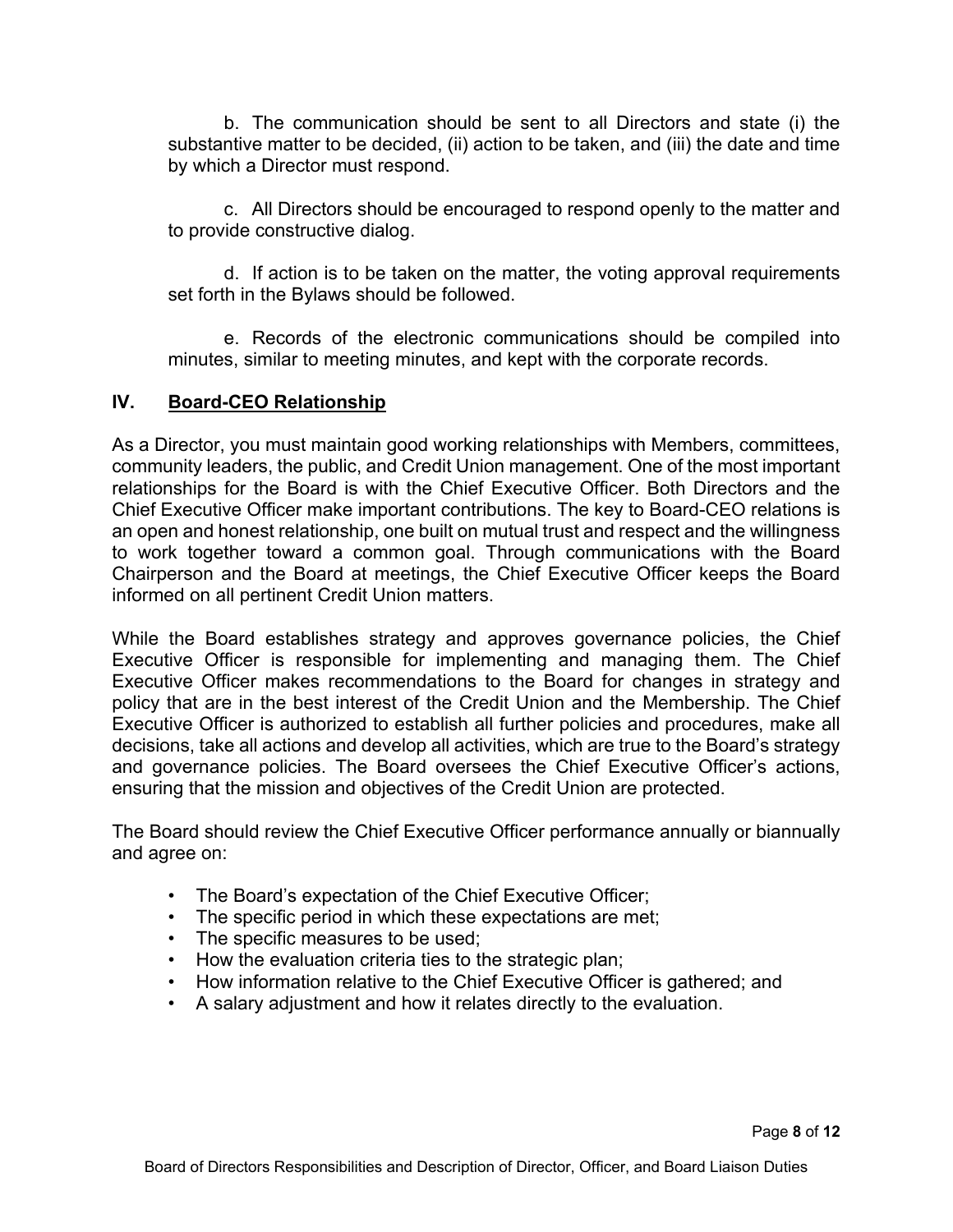# **V. Board Officer Responsibilities**

While the Board as a whole is responsible for effectively governing the Credit Union, the Board officers are responsible for leading and operating the Board. They ensure necessary tasks are completed smoothly and promote a positive Board culture. The Board officers are the Chairperson, Vice-Chairperson, Secretary, and Treasurer.

#### *Board Chairperson:*

The Board Chairperson is identified as the chief elected official of the Credit Union and may act as a representative of the Board and Credit Union to third parties. The Chairperson is instrumental in hiring and supervising the Chief Executive Officer and, thus, is committed to a constructive partnership with the Chief Executive Officer built on a shared understanding of mission and vision; reciprocal communication; and respect, trust, and support for each other.

The Chairperson assures the integrity of the Board's processes. The Chairperson is responsible for ensuring the Board behaves consistently with the mission of the Credit Union, the Bylaws, the strategic plan, the Board's policies, rules, and guidelines, and those imposed by law and good governance practices. This includes:

- Calls and leads meetings of the Board, works with the Chief Executive Officer to set an agenda, and presides over the meetings to ensure that all Directors can be heard and participate in the decision-making;
- Meeting content and discussions take place on those topics and issues which, according to Board governance policy, are clearly the Board's to monitor or direct;
- Topics or information that is neither for monitoring results/performance nor for Board decisions will be minimized and noted as such;
- Discussions and deliberation are interactive, open, fair, and thorough, as well as timely, orderly, and kept to the point;
- Takes a leadership role in the Board's strategic and generative thinking to ensure a futuristic view of the Credit Union's vision; and
- Board decisions and direction are communicated through the Chairperson to the Chief Executive Officer to ensure *one cohesive voice*.

The Chairperson is authorized to make any reasonable interpretation of the Board's policies, rules, and guidelines. Specifically:

- The Chairperson is empowered to chair Board and Membership meetings with all commonly accepted authority of that position and is the Board representative while conducting official business with the Chief Executive Officer.
- The Chairperson may be a representative of the Board to outside parties by announcing Board-approved positions and communicating the Chairperson's decisions and interpretations within the areas delegated to the Chairperson.
- The Chairperson may delegate his/her authority but remains responsible and accountable for its use.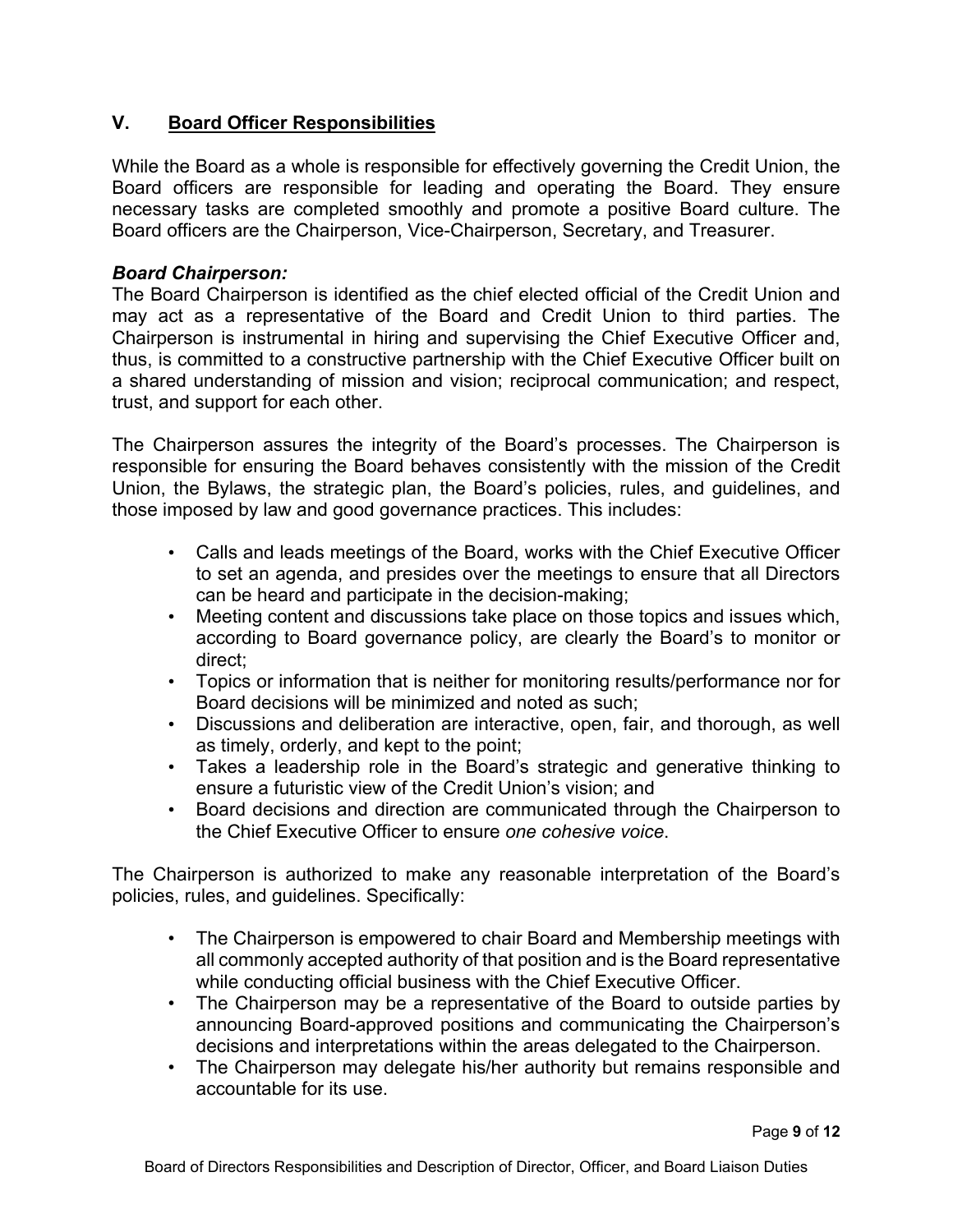In ensuring the Board process is executed effectively, the Chairperson also has the authority and responsibility to:

- Preside over Board meetings and the Annual Membership Meeting;
- Govern the activities of the various Board committees, including appointing appropriate committee members and chairs and Board Liaisons; chair the Executive Committee and serve on the Corporate Governance Committee;
- Serve as the principle liaison between the Board and the Chief Executive Officer;
- Assume ultimate responsibility for the integrity of the Credit Union's finances, working with appropriate Directors and committees to oversee the budget of the Credit Union and ensure adequate resources; and
- Ensure that the Board's directives are implemented and monitored.

### *Qualifications:*

- Strong knowledge of the Credit Union's mission, Bylaws, strategic plan, and Board policies
- Demonstrated commitment to exceptional Board governance
- Understanding of the financial services industry
- Experience in facilitating, moderating, and encouraging open communication and in-depth discussion
- Ability to devote adequate time to Board responsibilities

# *Board Vice-Chairperson***:**

The Board Vice-Chairperson must be prepared to assume the role of Board Chairperson, if necessary. The Vice-Chairperson, whose knowledge and commitment is similar to that of the Chairperson, may serve in the Chairperson's place for Board activities and, at the Chief Executive Officer's request, in the spokesperson capacity. The Chairperson may delegate special assignments to the Vice-Chairperson, who also works closely with the Chief Executive Officer to carry out the Board's vision and directives. The Board Vice-Chairperson serves on the Executive Committee.

*Qualifications:* 

- Strong understanding of the Credit Union's mission and the Board's governance role
- Experience in facilitating, moderating and encouraging open communication and in-depth discussion
- Willingness to assume the role of Board Chairperson when necessary
- Ability to devote adequate time to assisting the Board Chairperson, as necessary

# *Board Secretary***:**

The purpose and role of the Secretary is to ensure the timely and accurate preparation, completion, and safekeeping of the corporate records of the Credit Union in accordance with the Bylaws and applicable law or regulation.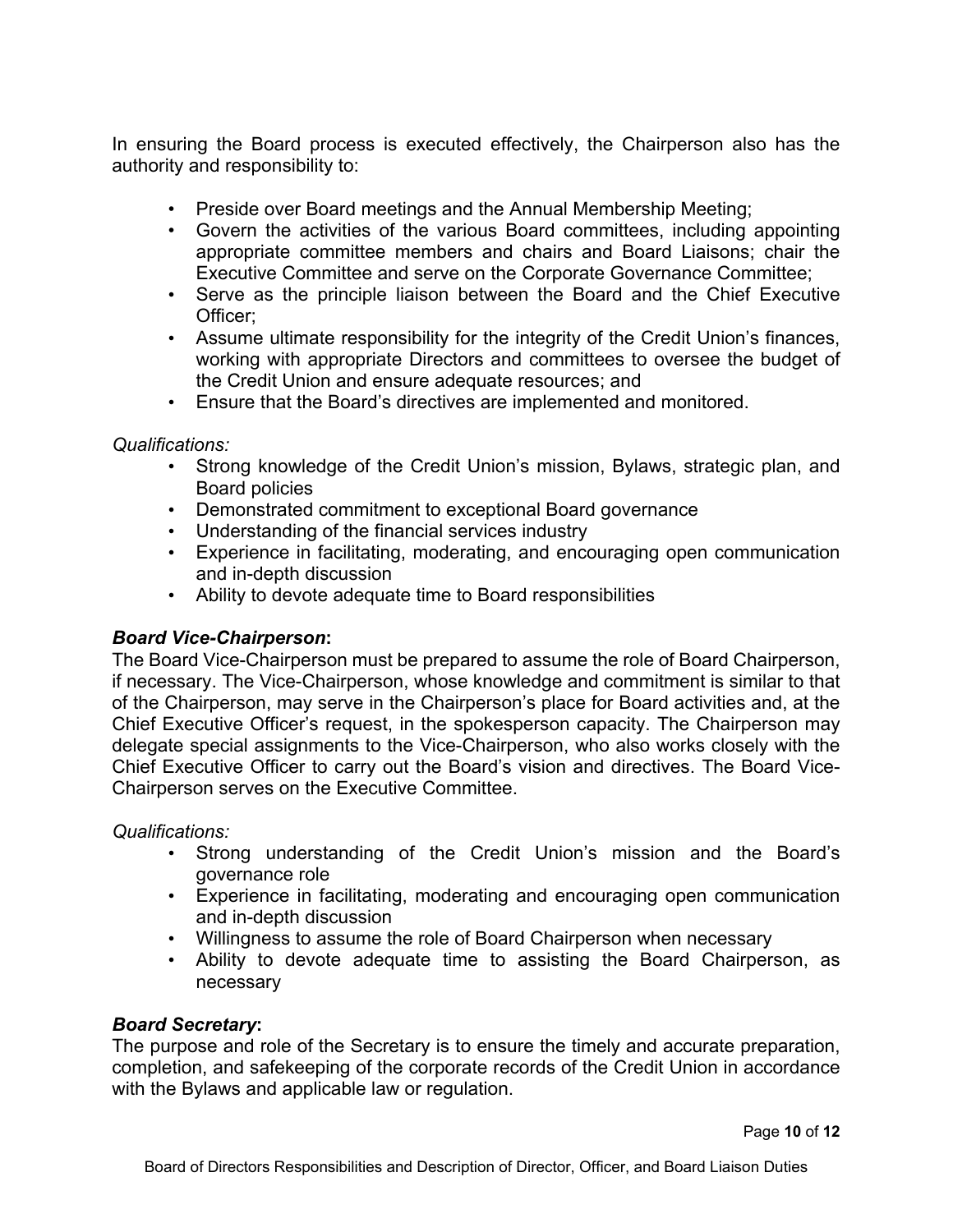In discharging his/her duties, the Secretary works closely with the Corporate Secretary and the Chief Executive Officer's Executive Assistant to whom the Secretary has delegated the following secretarial responsibilities:

- Provide the Membership (e.g., Annual Membership Meeting) and Directors (e.g., regular and special Board meetings) with required meeting notices;
- Prepare agendas with the Chairperson and the Chief Executive Officer;
- Take minutes at Membership and Board meetings and keep a record of Supervisory Committee reports;
- File and preserve with the corporate records of the Credit Union all minutes and reports of the Board;
- Acquire necessary signatures on all official documents; and
- Provide guidance on proper meeting procedures.

The Secretary confirms the above-delegated secretarial responsibilities are conducted in a timely manner and in accordance with Board guidelines, procedures, and practices and/or directives of the Board Chairperson, Chief Executive Officer, and/or Corporate Governance Committee.

In this respect, the Secretary reviews and approves draft meeting minutes for content, completeness, and adherence to any established minute-taking guidelines prior to presentation to the Board and signs the approved meeting minutes after they have been approved by the Board.

The Secretary must be prepared to assume the leadership role when the Chairperson and Vice-Chairperson are unavailable.

#### *Qualifications:*

- Familiarity with Board guidelines, procedures, and practices
- Organized, keen attention to detail

#### *Board Treasurer:*

The purpose and role of the Board Treasurer is to oversee the financial position of the Credit Union. The Treasurer is responsible for overseeing the accuracy and safekeeping of all assets including funds, securities, bank papers, and any other items of value. In discharging his/her duties, the Treasurer works closely with the Chief Executive Officer and the EVP Chief Financial Officer.

The Treasurer applies his/her knowledge of accounting to monitor finances, reviewing the preparation of monthly financial reports and the annual audited financial statements, summarizing the Credit Union's financial performance for the Board on a quarterly basis and to the Membership at the Annual Membership Meeting, and ensuring the Credit Union's financial policies are respected. In ensuring that Credit Union assets are protected and invested in accordance with Credit Union policies, the Treasurer is expected to collaborate with or be the Board Liaison to the Asset Liability Committee.